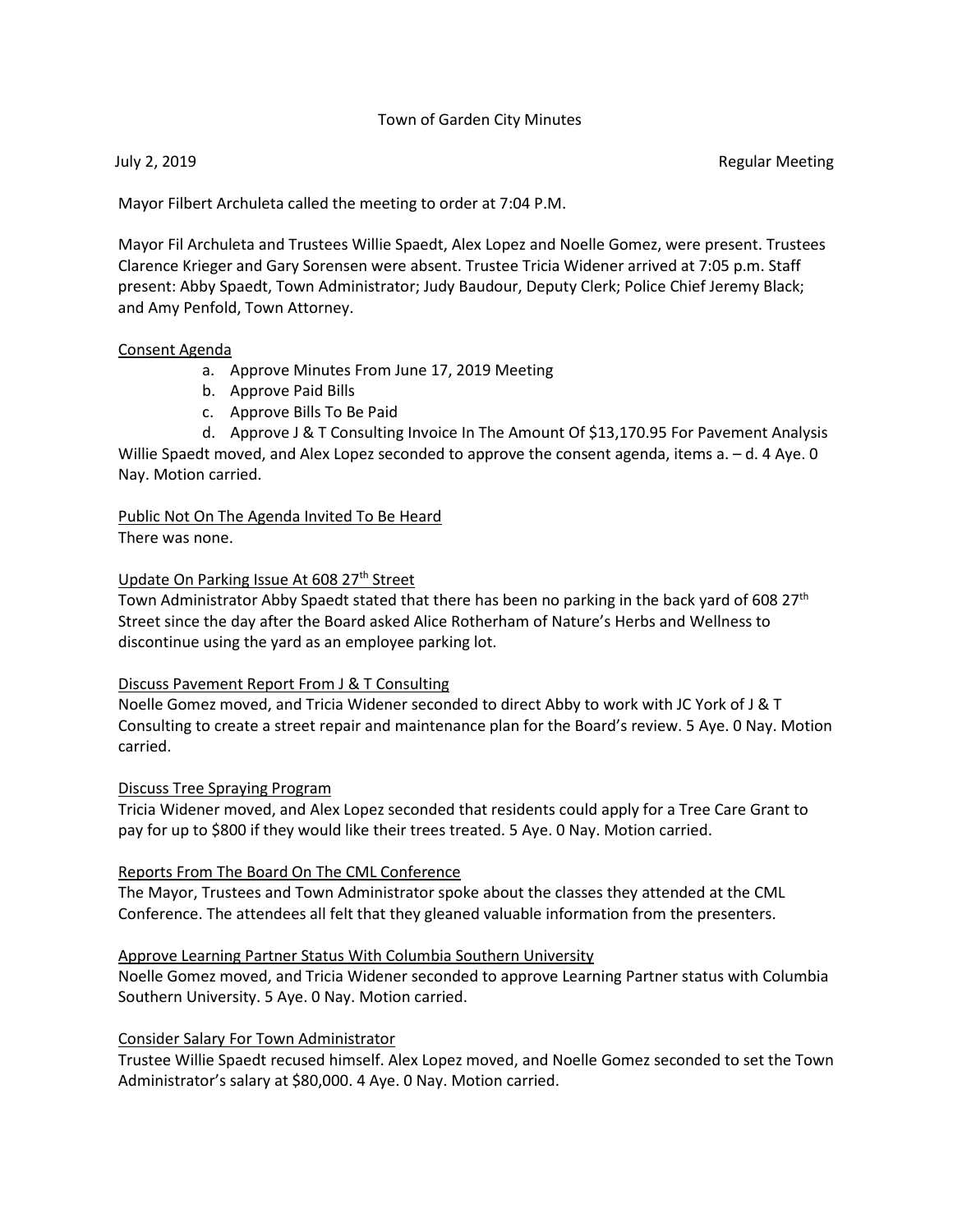# Weld County Referrals

# Weld County Referral COZ19-0001

Noelle Gomez moved, and Willie Spaedt seconded to answer "no conflicts with our interests" to Weld County Referral COZ19-0001. 5 Aye. 0 Nay. Motion carried.

# Weld County Referral COZ19-0002

Tricia Widener moved, and Alex Lopez seconded to answer "no conflicts with our interests" to Weld County Referral COZ19-0002. 5 Aye. 0 Nay. Motion carried.

# Weld County Referral SPR19-0005

Alex Lopez moved, and Willie Spaedt seconded to answer "no conflicts with our interests" to Weld County Referral SPR19-0005. 5 Aye. 0 Nay. Motion carried.

# Weld County Referral ZPHB19-0004

Alex Lopez moved, and Tricia Widener seconded to answer "no conflicts with our interests" to Weld County Referral ZPHB19-0004. 5 Aye. 0 Nay. Motion carried.

# Weld County Referral 2MJUSR19-08-1660

Alex Lopez moved, and Tricia Widener seconded to answer "no conflicts with our interests" to Weld County Referral 2MJUSR19-08-1660. 5 Aye. 0 Nay. Motion carried.

# Attorney's Report

Attorney Amy Penfold reported that there are no mineral rights associated with the Mammen Property at 620 27<sup>th</sup> Street Road.

Ms. Penfold is waiting for documents from the surveyor before beginning work on the 28<sup>th</sup> Street dedication. She expects to receive the documents in three to four weeks.

Beginning August 2, 2019, there will be no requirement to post meeting documents outside the building; staff may post on the website only.

There have been some changes in the way juvenile records are handled. Amy will work with Court Clerk Judy Baudour to ensure those are handled correctly.

Medical marijuana laws have been extended through 2028.

Retail and medical marijuana are going to be combined into one Article in the Colorado Revised Statutes. This will require that we modify Chapter 16 of the Municipal Code.

# Police Chief's Report

The Police Chiefs in Weld County are working together to secure better information on parolees from the Colorado Department of Corrections.

Fireworks are legal as long as they don't leave the ground. The noise ordinance goes into effect at 10:00 p.m. The Chief asked that pet owners make sure they stay aware of their dogs' locations and keep them safe.

# Other Board Issues

Mayor Archuleta asked that the next meeting agenda contain an item that will create a policy to hold public speakers not on the agenda to a limit of three minutes.

Trustee Noelle Gomez said she'd like to hand out flyers to the residents to promote Movie Night on July  $17<sup>th</sup>$ .

Mayor Fil Archuleta suggested that check signers are switched to a Trustee who attends meetings regularly. This item will be on the next agenda.

# **Announcements**

a. The Town Hall will be closed July 4-5, 2019 in observance of Independence Day.

b. Guardians Of The Galaxy will be showing at dusk on July 17, 2019 Movie Nights In The Park Adjourn